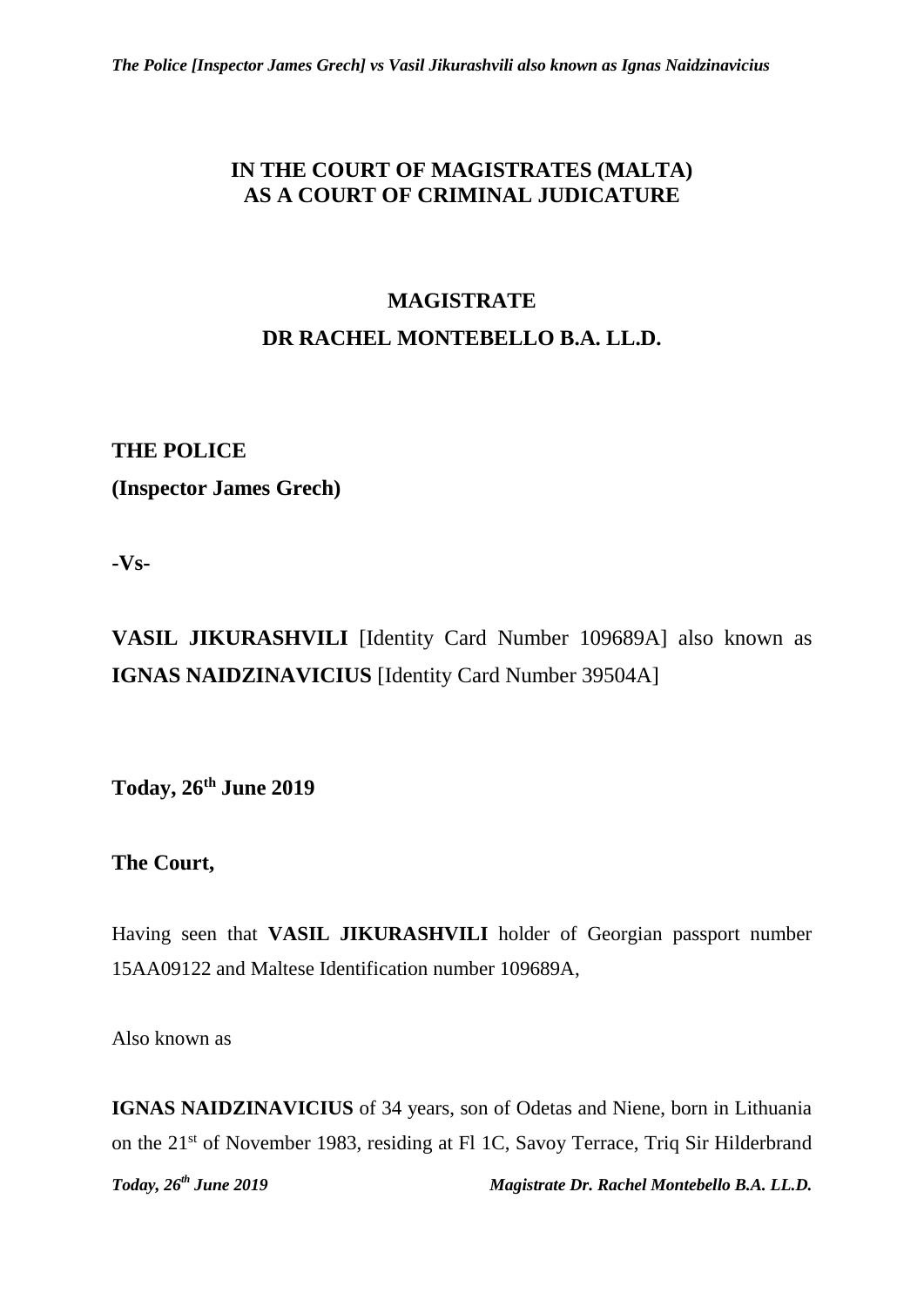#### *The Police [Inspector James Grech] vs Vasil Jikurashvili also known as Ignas Naidzinavicius*

Oakes, Gzira and holder of Lithuanian passport number 565134DOI and Maltese Identification number 39504A,

Was accused of having, in the Maltese Islands, during these past years, with several acts committed at different times and which constitute violations of the same provision of the law, and committed in pursuance of the same design:

1. With the intent to deceive, made any false statement, or gave any false information, or produced any false document, for any of the purposes of the Identity Card and Other Identity Documents Act, Chapter 258 of the Laws of Malta, knowing the same to be false and/or forged an identity document or any other document whatsoever required by, or intented for, any of the purposes of the Act;

2. Also with having forged, altered or tampered with any passport, identity card or residence permit, or used or had in his possession any passport, identity card or residence permit which he knew to be forged, altered or tampered with;

3. Also with having, in order to gain any advantage or benefit for himself or others, in any document intended for any public authority, knowingly made a false declaration or statement, or gave false information;

4. Also with having committed any other king of forgery, or knowingly made use of any other forged document;

5. Also with having forged any document or true copy of a document or an entry made in pursuance of the Immigration Act, Chapter 217 of the Laws of Malta;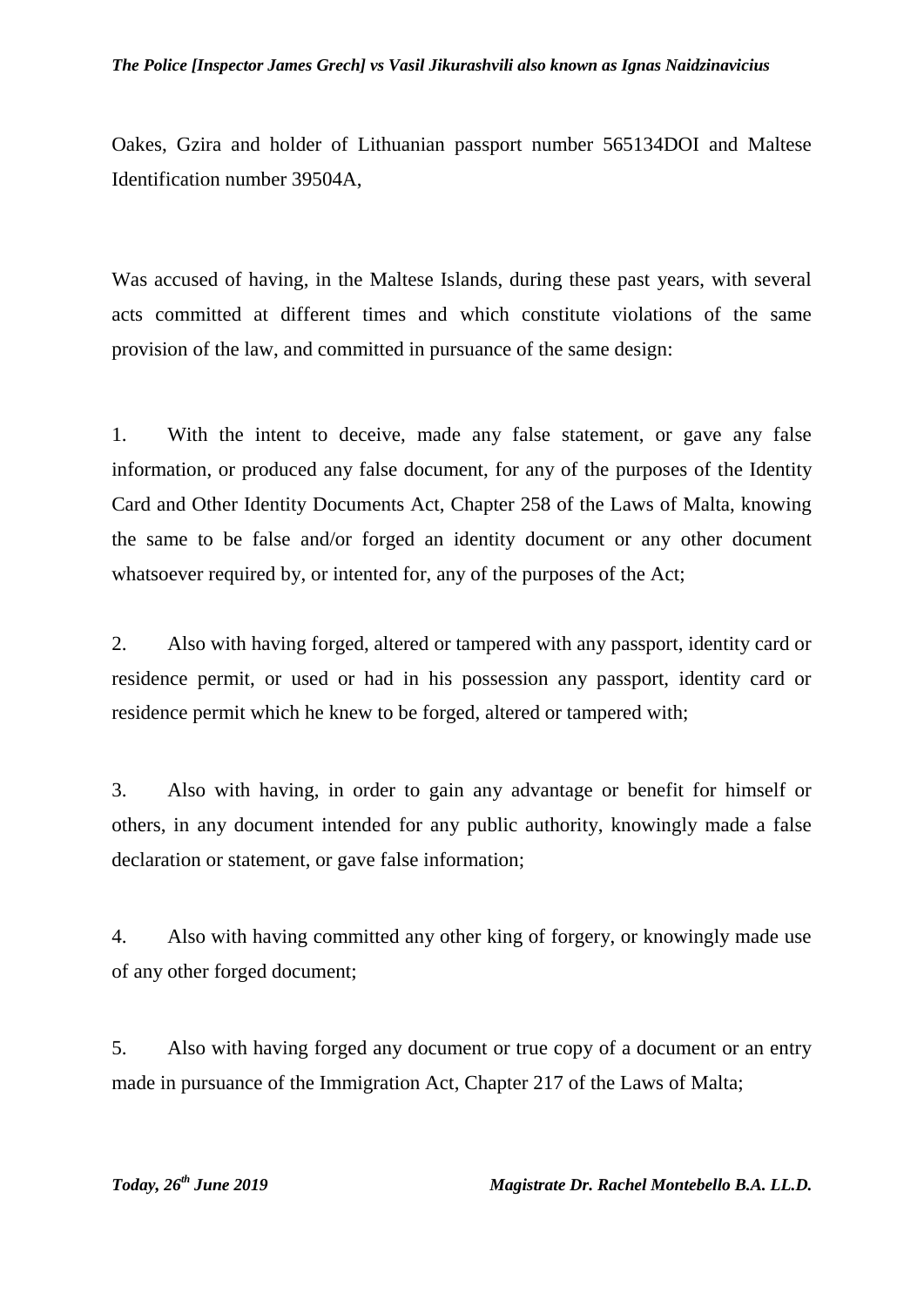#### *The Police [Inspector James Grech] vs Vasil Jikurashvili also known as Ignas Naidzinavicius*

The Court was requested to treat the accused as being a recidivist in terms of Art. 49 and 50 of Cap. 9 of the Laws of Malta, after being sentenced for an offence by judgement dated 10<sup>th</sup> December 2013, which has become res judicata.

Having seen that in virtue of a decree dated  $26<sup>th</sup>$  July 2018, the proceedings were ordered to be conducted in the English language;

Having seen the consent granted by the Attorney General in terms of Article 370(4) of the Criminal Code for these proceedings to be dealt with summarily;

Having heard the evidence and seen all the documents exhibited in the acts of the proceedings;

Having seen all the acts of the proceedings;

Having heard the oral submissions of both the Prosecution and the defence during the hearing of the  $8<sup>th</sup>$  May 2019;

Having seen that the case was adjourned for today for the delivery of judgement;

Having considered;

#### **Facts of the Case and Evidence**

The facts giving rise to the charges in this case, while relatively straightforward and mostly uncontested, emerge largely from the statement given by the accused during his interrogation by the Police on the  $25<sup>th</sup>$  July 2018.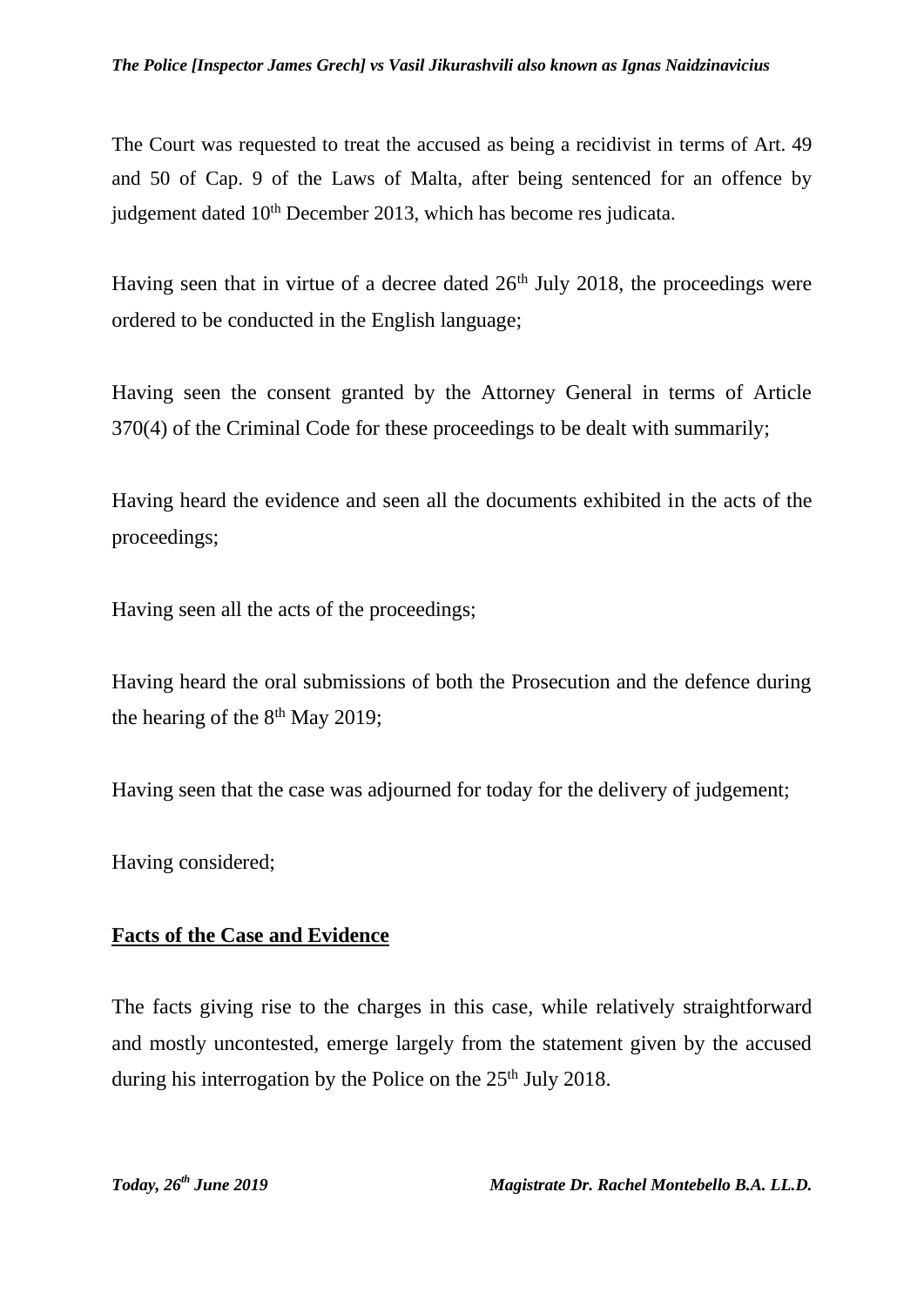The accused, a Georgian national, born as Vasil Jikurashvili in Tbilisi on the 4<sup>th</sup> January 1980, came to Malta in 2005 in order to find employment and reside here. When he encountered difficulty, as a third party national, to obtain a permit to remain in Malta for more than a couple of months at a time and consequently to find stable employment, he made arrangements with a third party in order to purchase a Lithuanian passport. This passport was handed to him against payment and accused admits that he knew that this passport contained details of a person other than himself, a certain Ignas Naidzinavicius, a Lithuanian national born in Lithuania on the 21<sup>st</sup> November 1983.

From the acts of the proceedings, particularly from the testimony of Josianne Sultana<sup>1</sup> it results that, with this Lithuanian passport in hand, the accused presented himself to the Electoral Office<sup>2</sup> on the 29<sup>th</sup> March 2007 as Ignas Naidzinavicius and presented the said passport to the Electoral Office to apply for a Maltese Identity Card in the name of said Ignas Naidzinavicius, personally.

On the basis of this application, the accused was issued with a Maltese Identity Card with Number 039504A in the name of Ignas Naidzinavicius but containing a photo of Vasil Jikurashvili, the accused (hereinafter referred to as the "identity card"). The identity of Ignas Naidzinavicius as assumed by the accused, is manifested *inter alia* in the document at fol. 15 of the acts of the proceedings.

Josianne Sultana testified further that on the 7<sup>th</sup> April 2007, Ignas Naidzinavicius applied to the Electoral Office in order to correct the details of the place of birth

 $18$ <sup>th</sup> August 2018.

 $2$  The authorised officer for the purposes of the Act is the person authorised by the Minister to issue identity documents. Until 2013, this function was delegated to the Electoral Office and subsequently, to Identity Malta – testimony of Josianne Sultana, fol. 54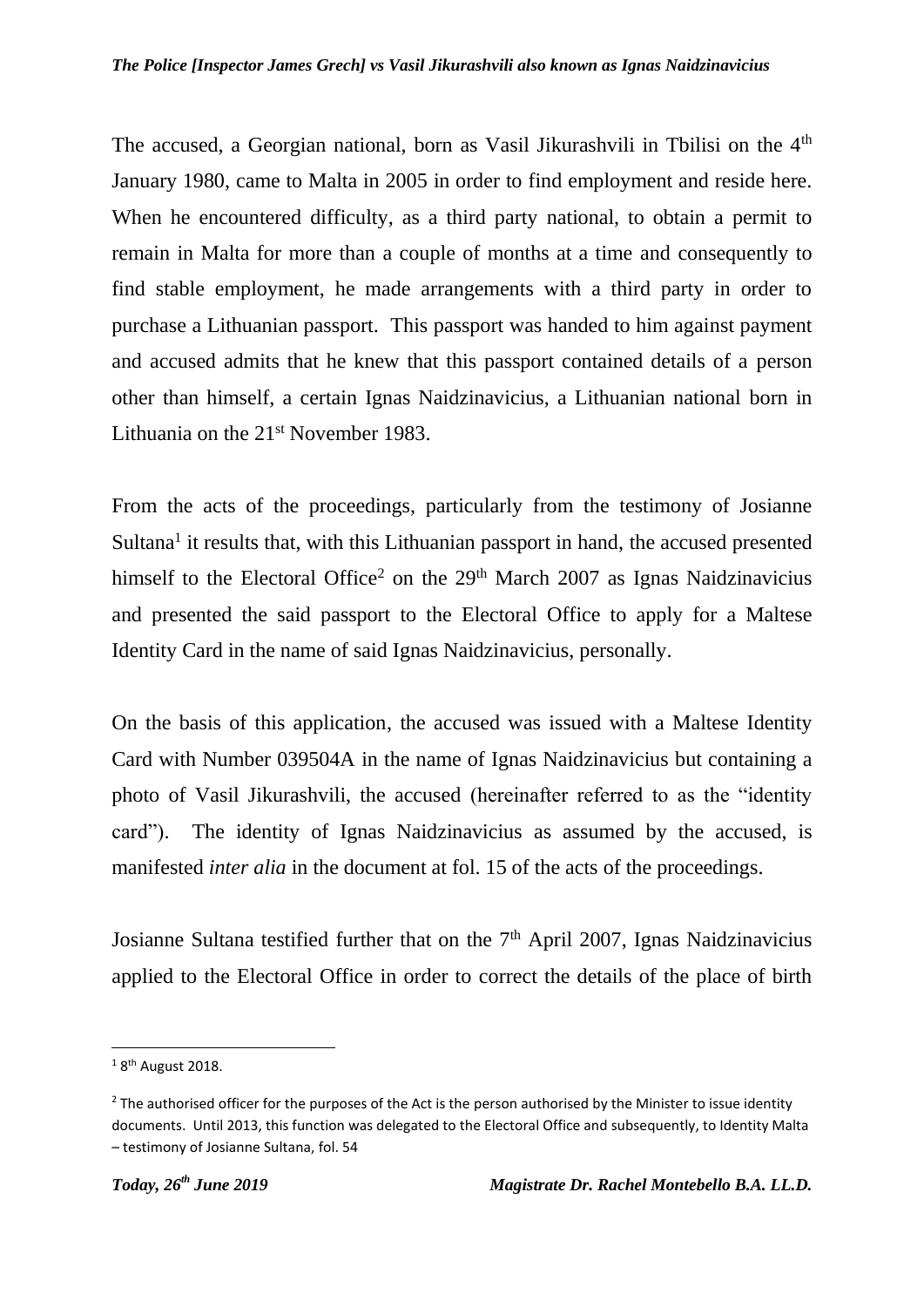indicated on the identity card<sup>3</sup>, and on the  $9<sup>th</sup>$  April 2010 had also called personally at the Electoral Office to apply for a change in the address indicated on the said identity card. This new identity card was valid until the  $31<sup>st</sup>$  August 2014<sup>4</sup>.

From the acts of the proceedings it also results that the accused, again purporting to be Ignas Naidzinavicius, made use of the said identity card in order to purchase a vehicle Peugeot 106 with registration number OAS-515 and license it in the name of Ignas Naidzinavicius, on the 22nd June 2009. Karen Cremona confirmed in her testimony<sup>5</sup> that the vehicle logbook, identity cards of the parties and a copy of the insurance certificate covering the vehicle would need to be produced to the transport authorities, in order to effect the transfer of a vehicle. Indeed, amongst the documents that were indeed presented to the transport authorities in order to register the transfer of this vehicle in the name of Ignas Naidzinavicius, as exhibited by witness Karen Cremona, the accused presented the identity card of Ignas Naidzinavicius bearing the photo of Vasil Jikurashvili. The said vehicle was not transferred to third parties but remained licensed in the name of Ignas Naidzinavicius until the  $30<sup>th</sup>$  March  $2011<sup>6</sup>$  when it was scrapped.

It results further that in April 2011 the accused also purchased another vehicle, an Opel Astra with registration number VIP-309, using the said identity card issued in the name of Ignas Naidzinavicius, which vehicle was eventually transferred, purportedly by the said Ignas Naidzinavicius, to the accused's wife Kevetan Khutsishvili on the  $4<sup>th</sup>$  November 2015. Again, the documents exhibited by witness Karen Cremona, being the same documents produced to the authorities in

 $3$  Dok. JS3 a fol. 64.

 $4$  Dok. JS4 a fol. 65 and 66.

<sup>&</sup>lt;sup>5</sup> 8<sup>th</sup> August 2018.

<sup>6</sup> Fol. 77 u Dok. KC1 a fol. 79 *et seq*.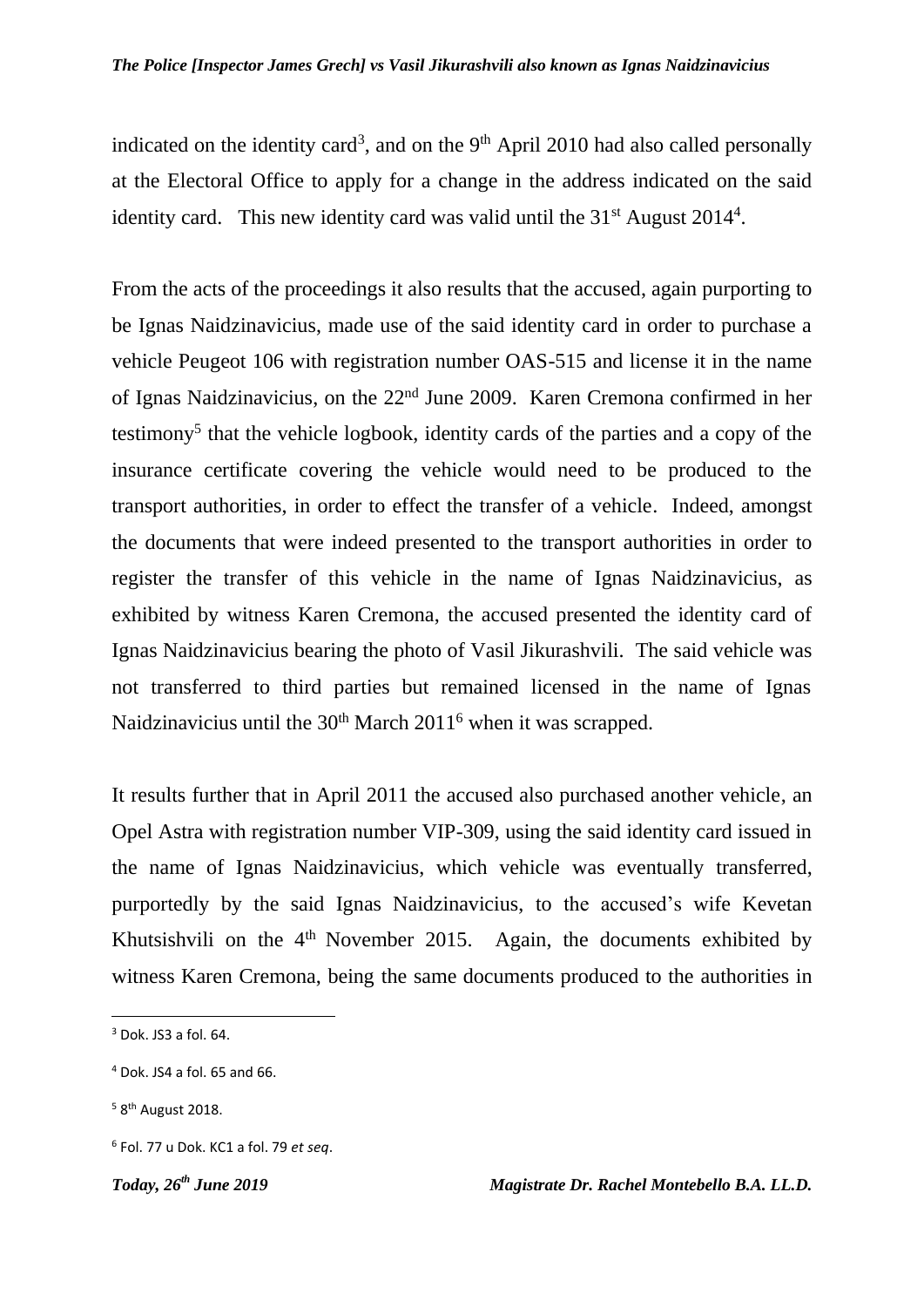#### *The Police [Inspector James Grech] vs Vasil Jikurashvili also known as Ignas Naidzinavicius*

connection with the acquisition and transfer of the said vehicle, include the identity card issued in the name of Ignas Naidzinavicius bearing photo of the accused, Vasil Jikurashvili<sup>7</sup>.

This same vehicle, VIP-309, had been involved in a hit-and-run accident while it was being driven by the accused on the 20<sup>th</sup> March 2013. The accused was questioned by PS 285 Geoffrey Cutajar on the same day, admitted that he had been driving the vehicle and identified himself to the said Police Officer as Ignas Naidzinavicius, by producing the identity card<sup>8</sup>. PS 285, during his testimony before the Court, identified Ignas Naidzinavicius who he had questioned, as the accused.

From the evidence adduced<sup>9</sup>, it also results that the accused, once again purporting to be Ignas Naidzinavicius, was condemned by a judgement dated  $10<sup>th</sup>$  December 2013 on charges of having, on the 1<sup>st</sup> November 2013, driven the said vehicle VIP-309, licensed in the said name of Ignas Naidzinavicius, in contravention of traffic regulations.

Accused also used the identity card issued in the name of Ignas Naidzinavicius when he entered into a two-year contract with Melita Limited on the 4<sup>th</sup> October  $2010$  under the same name<sup>10</sup>, for the subscription to a mobile phone service with number 77021969. From the evidence adduced it results that the accused provided this same number, registered in the name of Ignas Naidzinavicius, as his own mobile phone number when his wife filed a Police report in connection with an

 $<sup>7</sup>$  Fol. 93.</sup>

 $8$  Dok. GC1 and GC2 – testimony of PS285 Geofrrey Cutajar, 3<sup>rd</sup> October 2018.

<sup>&</sup>lt;sup>9</sup> Testimony of Inspector James Grech, 3<sup>rd</sup> October 2018, Dok. JG14.

<sup>&</sup>lt;sup>10</sup> Testimony of Dr. Emily Abela,  $8<sup>th</sup>$  August 2018 – vide Dok. EA1 and fol 73.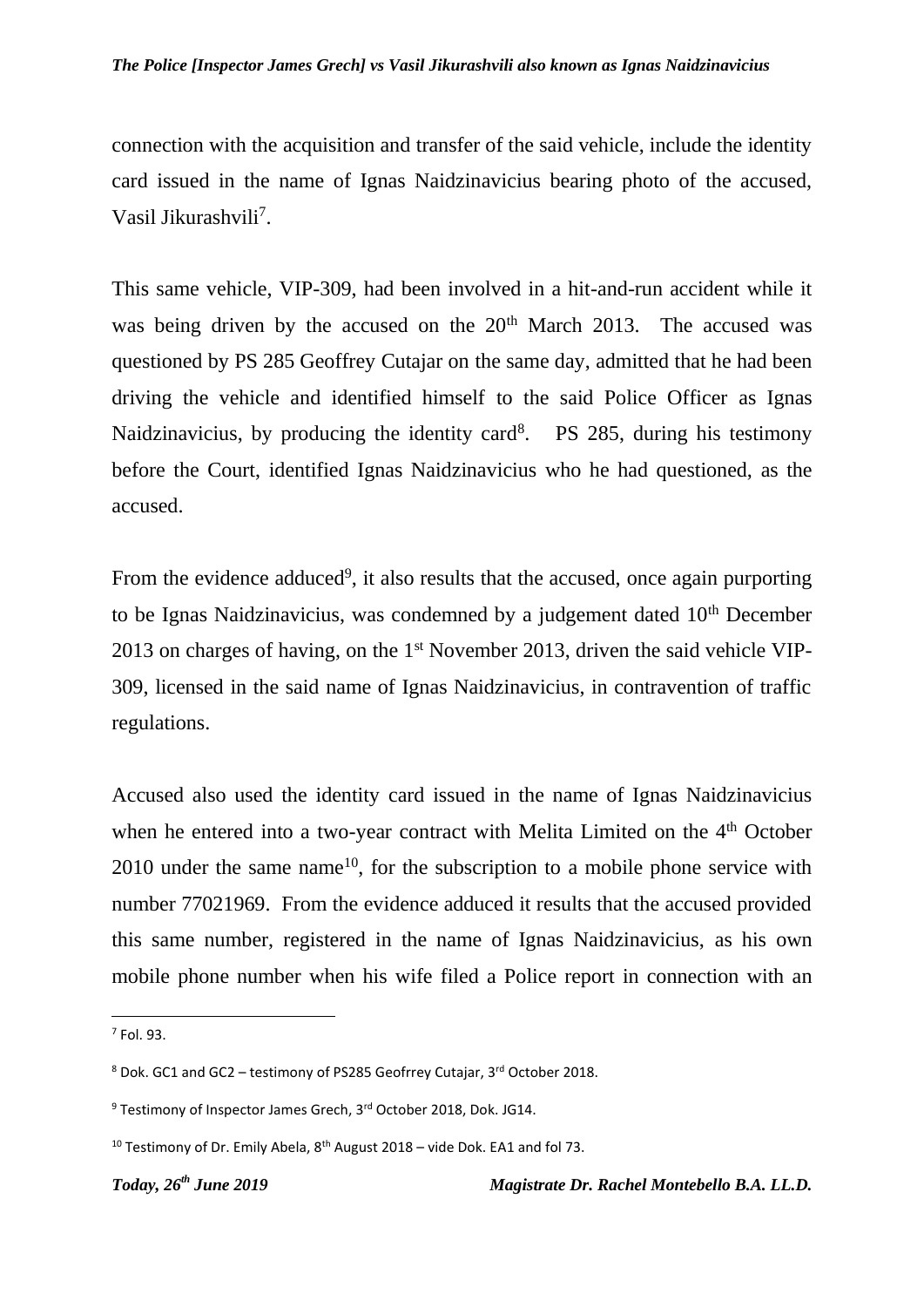armed robbery that took place in their residence on the  $13<sup>th</sup>$  August 2017. The supply of this mobile number registered in the name of Ignas Naidzinavicius, by the accused Vasil Jikurashvili to the Police, in effect led to the discovery that the same person, that is the accused, was making use of two different identities, and in turn, to these present charges being brought against him.

Inspector James Grech testified<sup>11</sup> in connection with the investigations that led to the arraignment of the accused, and also regarding the information and documents that he received from Interpol regarding the said Ignas Naidzinavicius, which included a photo of the original person who, evidently, is not the same person as the accused.

Having considered;

That the evidence brought by the Prosecution includes the voluntary statement made by the accused himself to the Police during the investigations conducted in connection with the present charges, which statement is effectively tantamount to an unqualified confession on the part of the accused in terms of Article 658 *et seq*. of the Criminal Code. It is uncontested that this confession is admissible in evidence, since it was undoubtedly made voluntarily and in line with the other requisites of the said legal provision, as well as after accused was offered all the necessary legal assistance in line with the required procedural safeguards to his right to a fair hearing.

The Court of Criminal Appeal, in a judgement dated  $26<sup>th</sup>$  March 2009 in the names **Il-Pulizija vs Robert Attard**, while referring to a confession made by the accused, held that:-

 $\overline{a}$ 

<sup>&</sup>lt;sup>11</sup> 8<sup>th</sup> August 2018.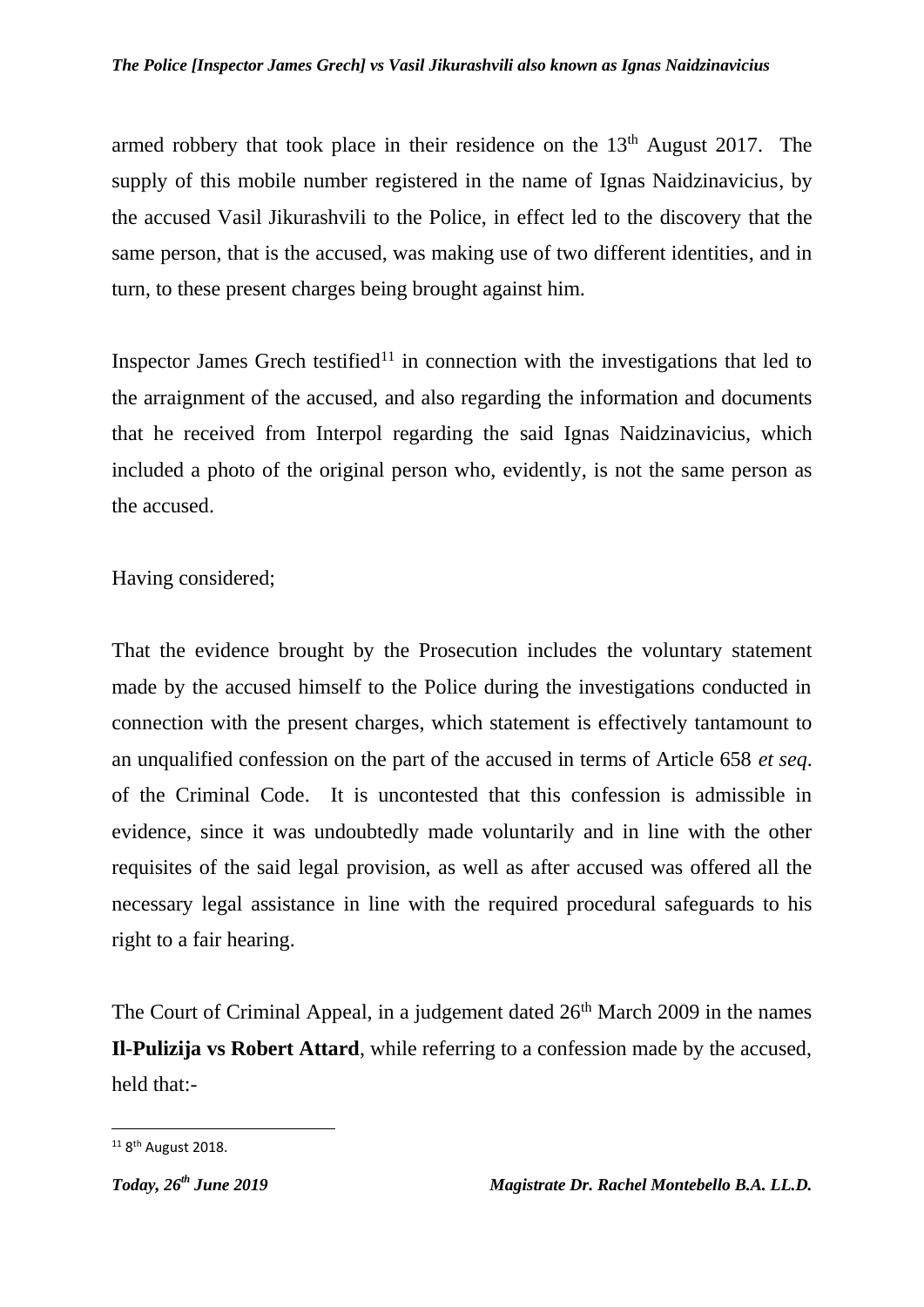"*Din id-dikjarazzjoni tieghu, ladarba giet maghmula volontarjament tikkostitwixxi l-prova regina w ma hemmx ghalfejn tkun akkompanjata minn xi prova ohra bhal ma hi s-sejbien fiziku tad-droga fil-pussess tieghu*."

#### **Legal Considerations**

The defence, in its submissions made orally during the hearing of the  $8<sup>th</sup>$  May 2019, submitted *in primis* that since the accused is charged *inter alia* with forgery of a document and with the production, use and possession of a forged or false document, it was necessary for the Prosecution to produce the actual documents averred to be false, that is the Maltese Identity Card and the Lithuanian Passport both issued in the name of Ignas Naidzinavicius.

The Court observes, however, although Article 558 of Chapter  $12^{12}$  requires that the parties should produce the best evidence that they are able to produce, which evidence in this case would of course be the actual document averred to be forged or false, the best evidence rule does not exclude other evidence being brought which, in the circumstances, would be considered to be the best evidence. Clearly, in this case, the failure to produce the original document is a direct consequence of the fact that, as the accused himself confessed in his statement released to the Police on the  $25<sup>th</sup>$  July  $2018<sup>13</sup>$ , he had discarded all documents issued in the name of Ignas Naidzinavicius<sup>14</sup> when he regularised his status in Malta in his proper name and using his proper identity of Vasil Jikurashvili. The Court consequently

1

 $12$  Rendered applicable to criminal proceedings by virtue of Article 520(1) of the Criminal Code.

<sup>13</sup> Dok. JG13, transcribed as Dok. MM1.

<sup>14</sup> "*I threw everything*" – fol. 160.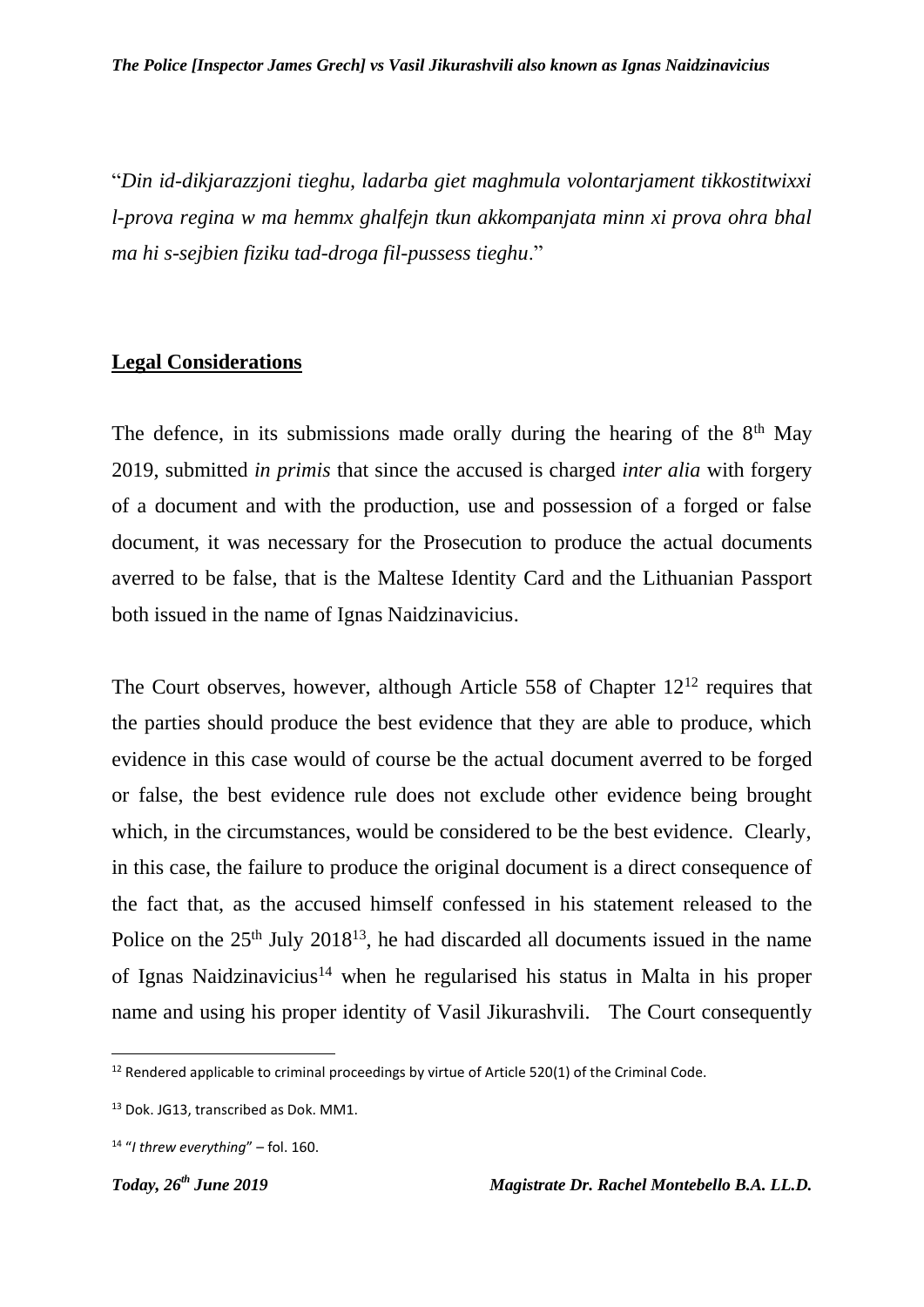deems that the production of the actual documents averred to be false was not only rendered impossible by the actions of the accused himself, but also unnecessary in view of the accused's admission, indeed confession, that he used the Lithuanian passport in order to apply for the issue of a Maltese identity card, and that he used the identity card issued in the name of Ignas Naidzinavicius on several occasions for various purposes. This alone already satisfies the Court that the Prosecution has brought sufficient evidence of the existence of the documents averred to be false.

Moreover, and in any event, the Court also considers that the production, use and possession of the allegedly false or forged documents have been amply proven by means of the testimony of various witnesses who exhibited in the acts of these proceedings true copies of the documents submitted by the accused himself when using the identity of Ignas Naidzinavicius. This line of defence is therefore unfounded.

## Having considered;

With regard to those aspects of the first, second, fourth and fifth charges which attribute to the accused the crime of forgery, namely of having committed forgery of a passport, identity card or other document or knowingly made use of a forged document, the Court makes the following considerations.

# • The Lithuanian Passport

*Today, 26th June 2019 Magistrate Dr. Rachel Montebello B.A. LL.D.* It is clear from the evidence and the documents exhibited in acts of these proceedings, that the accused, as he himself admits, used a **passport** issued in the name of Ignas Naidzinavicius which passport he knew contained an identity which was not his own, having also acquired it by paying a sum of money to a third party.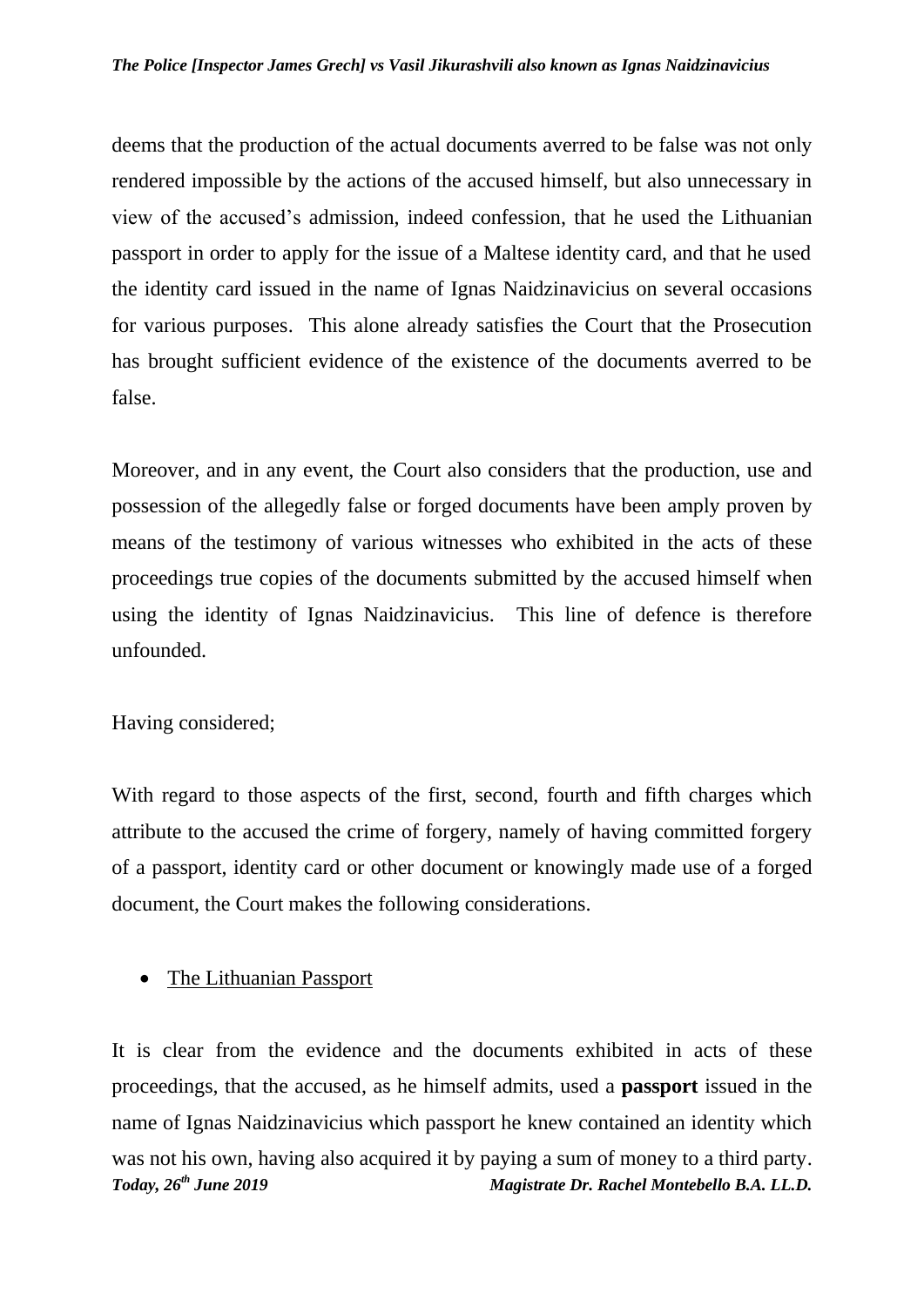The correspondence sent by Interpol<sup>15</sup> leaves little doubt as to the fact that a passport bearing number LC56535 issued on the  $20<sup>th</sup>$  June 2000 in favour of Lithuanian national, with the name of Ignas Naidzinavicius born on the  $21<sup>st</sup>$ November 1983, belonged to the person in the photo at fol. 147 and not to the accused.

The Court is morally convinced, on the basis of the evidence produced, that the accused used the passport that he admitted to having acquired not from the competent authorities but from an individual against payment of a sum of money<sup>16</sup> - which passport evidently contained his own photo and not that of the person indicated in the photo at fol. 147 - in order to apply for the issue of a Maltese identity card using the personal details of Ignas Naidzinavicius. It results that these personal details, indicated in the application for a Maltese Identity Card completed and signed by the  $accused^{17}$ , are the same details, save for the photo, of the real Ignas Naidzinavicius, as confirmed by Interpol<sup>18</sup>. . The same correspondence also reveals that the passport bearing number LC565134 which accused used in order to apply for the Maltese Identity Card<sup>19</sup> in 2007, was not issued in Lithuania.

This evidence, even in the absence of the direct evidence consisting in the actual passport, also convinces the Court to the degree required by Law, that the passport containing the details of Ignas Naidzinavicius, presented by the accused to the authorities in 2007 for the issue of a Maltese Identity Card, was **false**.

<sup>16</sup> Statement of the accused at fol. 159/160.

**.** 

<sup>18</sup> Fol. 145 *et seq.*: born on 21.11.1983.

<sup>19</sup> Fol. 62, Dok. JS2.

<sup>15</sup> Fol. 145 and 146, Dok. JG10.

 $17$  Dok. JS2 at fol.62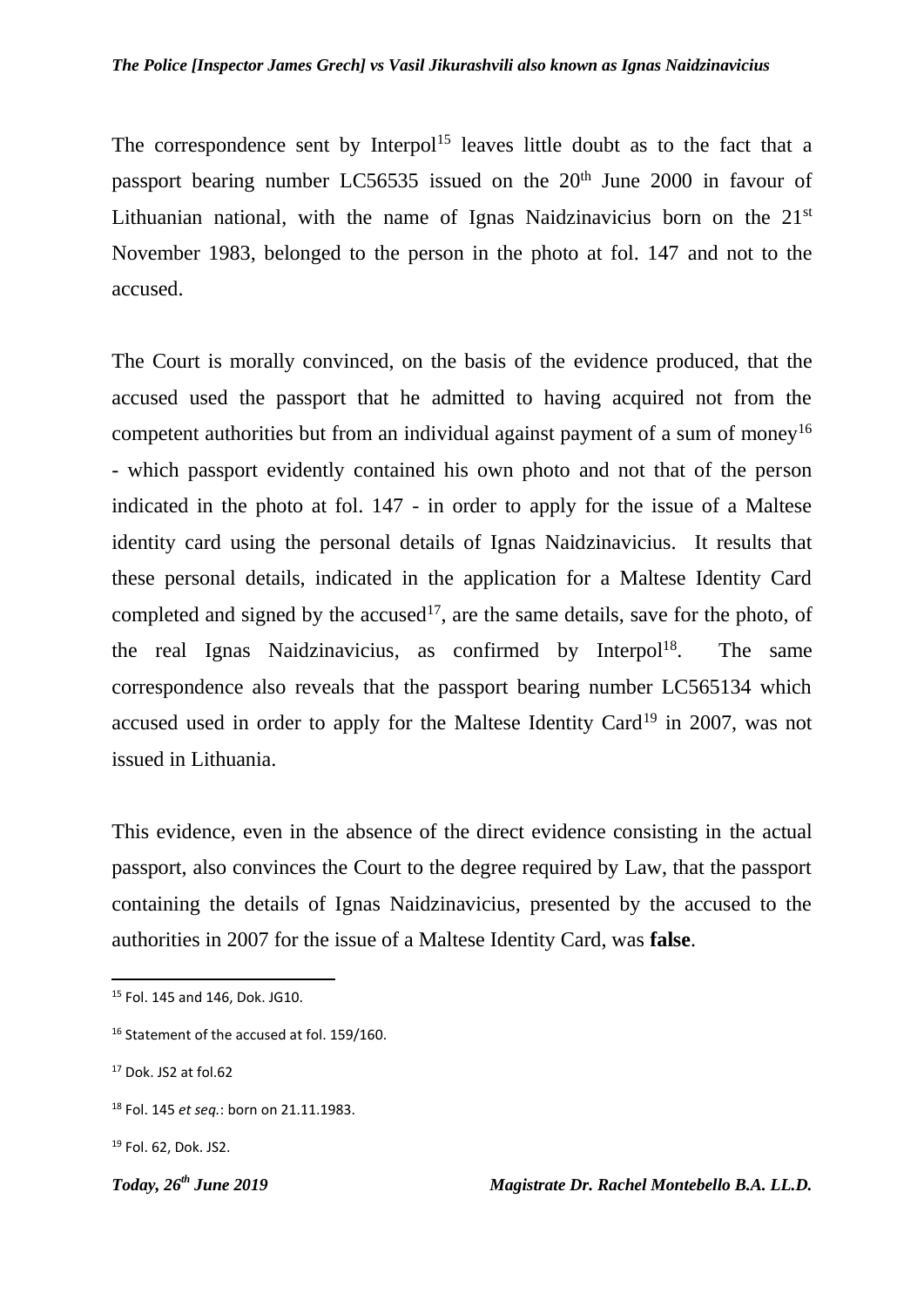However, it is manifest that the evidence adduced does not support the charge that the accused himself forged, or even altered or tampered with the Lithuanian passport, since in the absence of any other evidence showing that the accused forged or tampered with this document, the Court chooses to rely on the accused's statement that he acquired the said passport from a third party by paying a sum of money.

#### • The Maltese Identity Card

As for the **Maltese identity card** issued in the name of Ignas Naidzinavicius, the charges of forgery, alteration or tampering with this document, are also unfounded, since it is uncontested that the said identity card with number 039504A was issued by the Maltese authorities and is an authentic public instrument.

**In the light of the above considerations, the Court cannot find the accused guilty of the fifth charge, and nor can any guilt be established for the charge of having actually committed the forgery attributed in the first, second and fourth charge.** 

Having considered;

*Today, 26th June 2019 Magistrate Dr. Rachel Montebello B.A. LL.D.* Moreover, as for the **second and the fourth charge**, which attribute to the accused **the offence of having used or had in his possession a passport, identity card, residence permit or other document which he knew to be forged, altered or tampered with**, the Court deems that this charge can only subsist in respect of the **Lithuanian passport** that was used by the accused in order to apply for a Maltese identity card, and not in respect of the said identity card since, as has already been established, the Maltese identity card although issued on the basis of false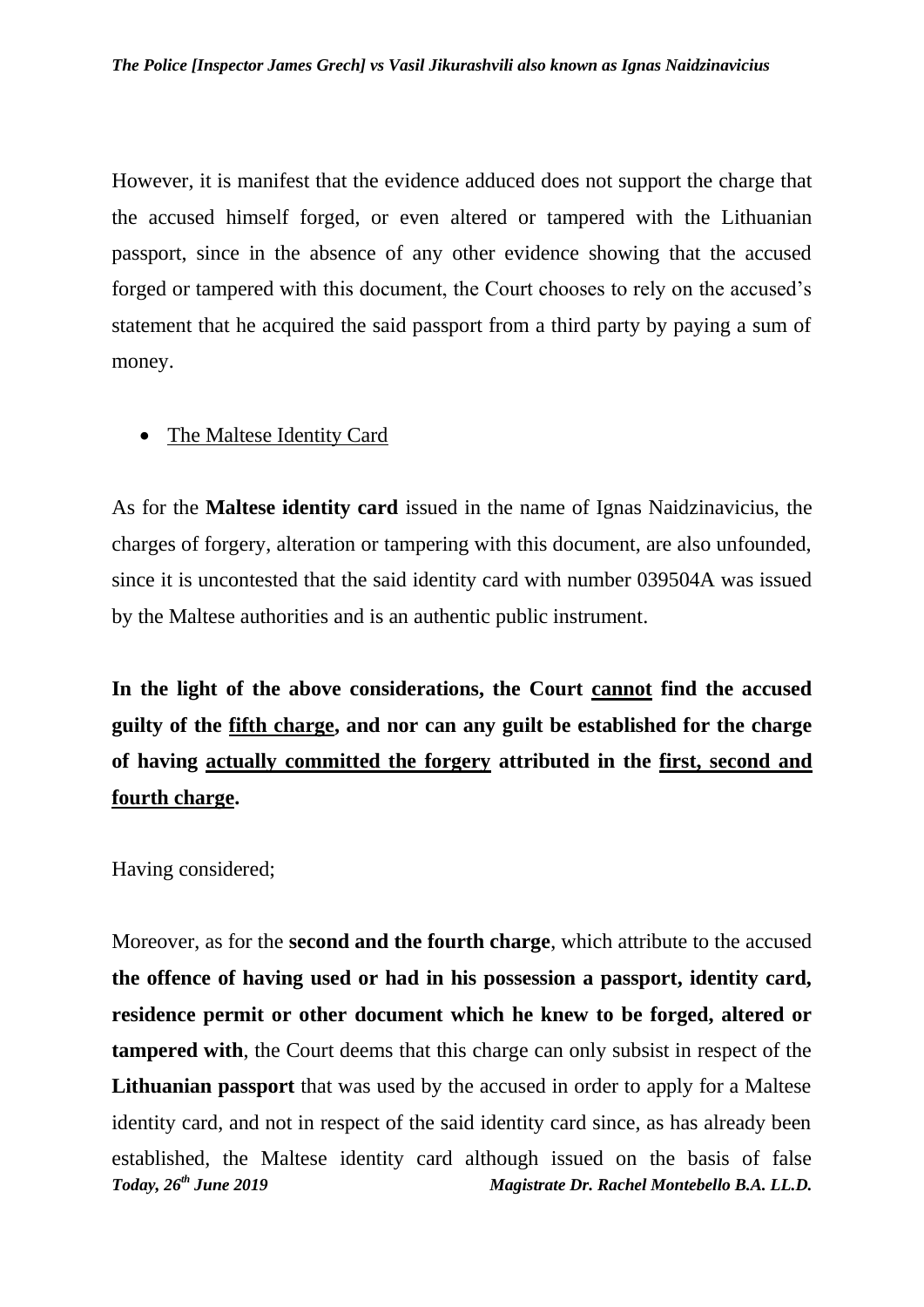information or a false statement or document, was issued by the competent Maltese authority and moreover, does not result to have been altered or tampered with.

However, as for the Lithuanian passport, although it does result to be amply proven that the accused did use and have this false document in his possession, he results to have used it last on the 29<sup>th</sup> March 2007. There is no evidence in the acts of the proceedings that shows that the accused made further use of this passport **after he applied for the Maltese identity card in March 2007**. Even if one can concede that when, on the  $7<sup>th</sup>$  April 2007<sup>20</sup> the accused, purporting to be Ignas Naidzinavicius, applied for a correction of the identity card in order to reflect the details of the place of birth as indicated on the passport, would have had to produce the passport issued in the name of the said Ignas Naidzinavicius, there is no evidence to prove that this document was actually made use of by the accused thereafter, although it results to have remained in his possession until the issue of his work permit which, from the document exhibited as Dok.  $A^{21}$ , was issued on the 24<sup>th</sup> October 2013.

Consequently, the Court cannot find any guilt on the part of the accused for the offence subject of the **second charge, save in so far as it has been proven that he had in his possession a passport which he knew to be forged, altered or tampered with.**

Having considered;

<sup>&</sup>lt;sup>20</sup> Although no concrete evidence supporting the use of this passport after 7<sup>th</sup> April 2007, when the identity card was corrected to reflect the details of place of birth as indicated on the passport, was brought.

<sup>21</sup> Fol. 37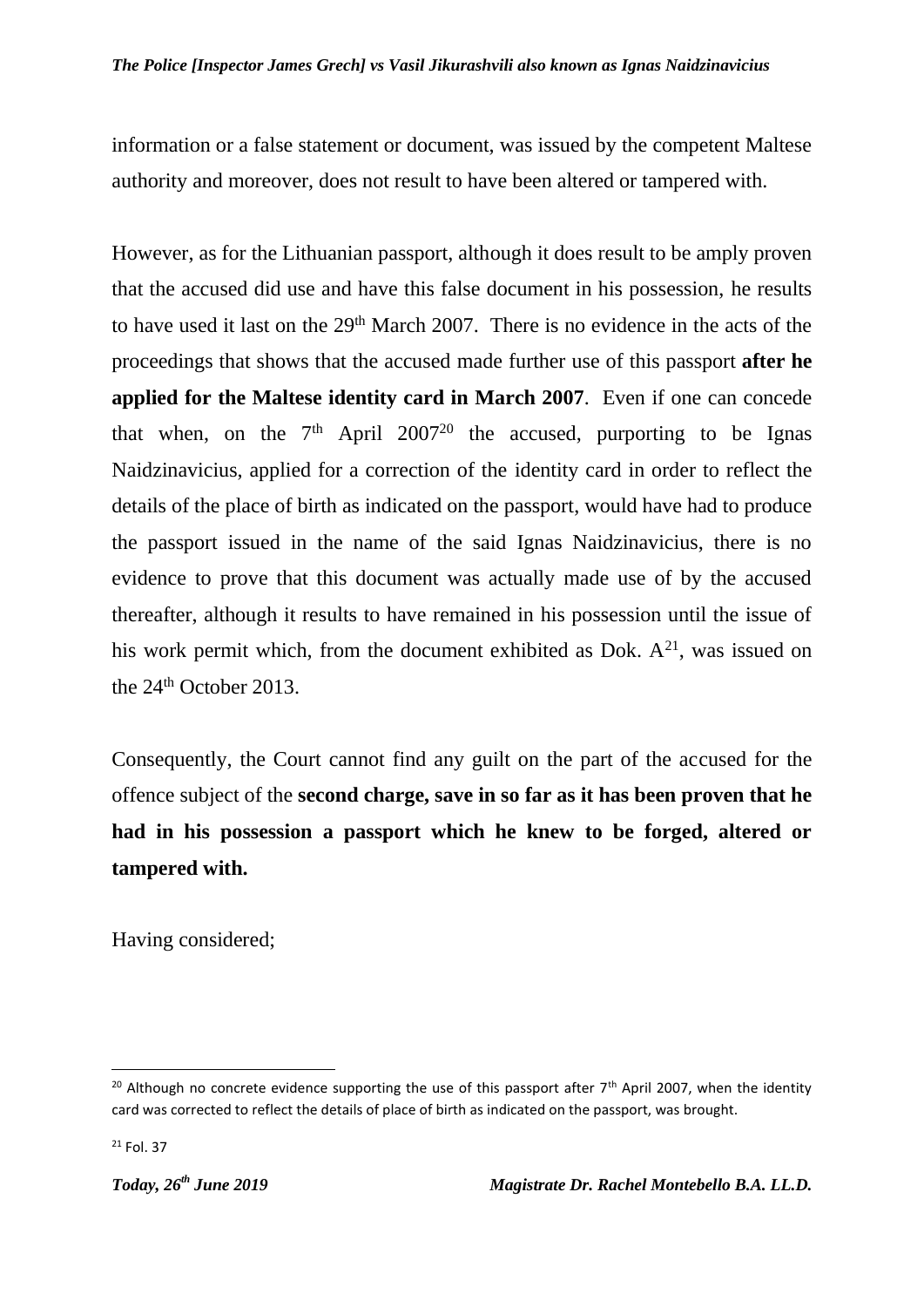These considerations also lead the Court to consider that the **fourth charge** brought against the accused, that is, **making use of a forged document** in terms of Article 189 of the Criminal Code, is **time-barred**. As already pointed out, while this charge can subsist only in respect of the Lithuanian passport, the evidence adduced shows that the false Lithuanian passport had to have been necessarily created before the 29<sup>th</sup> March 2007 when it was used for the first time by the accused to apply for the Maltese identity card, and in the worst-case scenario for the accused, it could not be deemed to have been used after  $7<sup>th</sup>$  April 2007<sup>22</sup> which date is therefore to be deemed as the date of the last violation. Since the period of prescription applicable in respect of offences punishable by imprisonment for not more than one year<sup>23</sup>, is of two years, there is no doubt that the statutory time-limit for charging the accused with the offences contemplated in Article 189 of Chapter 9, has irretrievably lapsed and consequently, the criminal action is extinguished in respect of this aspect of the offence.

Having considered;

Notwithstanding the above considerations and conclusions, it has been amply proven that the accused knowingly made a false statement and gave false information when he provided personal details which were not his, and produced a document – that is, the Lithuanian passport in the name of Ignas Naidzinavicius which he knew to be false, for the purpose of securing the issue of a Maltese Identity Card. The intent to deceive is also amply proven since the accused himself admitted that by using a Lithuanian passport he was not considered to be a third country national but a national of a European Union Member State, and thus

 $\overline{a}$ 

<sup>&</sup>lt;sup>22</sup> Date of correction of place of birth.

<sup>23</sup> Article 188 of Chapter 9.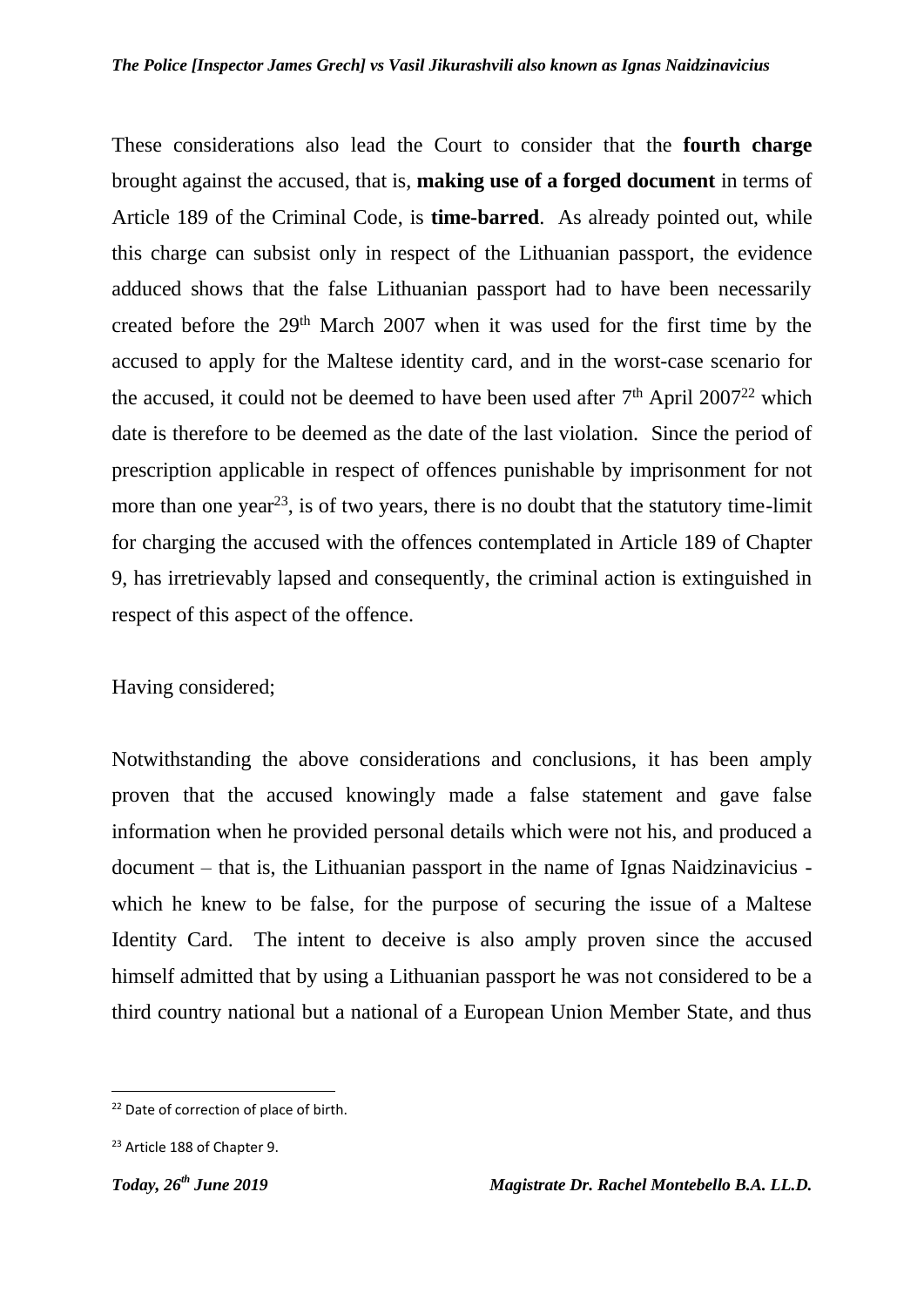was able to skirt the impediments and limitations applicable to third country nationals in the areas of residence and employment.

These acts in themselves constitute the offence contemplated by Article 24(2)(b) of Chapter 258 (Identity Card and Other Documents Act) which is being attributed to the accused by means of the **first charge**.

This offence carries a punishment of imprisonment for a period of not less than two years and not exceeding five years, and consequently, the applicable prescriptive period is that of ten years. The defence pleaded that the criminal action based on this offence, is time-barred by the lapse of the said period of ten years since the accused allegedly produced the false passport and made false statements and provided false information for the purposes of the Identity Card and Other Identity Documents Act, only back in March 2007 when he produced the allegedly false Lithuanian passport in order to obtain the issue of a Maltese identity card.

However the Court cannot but observe that while it is true that this offence, in so far as the production of the said false Lithuanian passport in 2007 is concerned, might indeed be time-barred<sup>24</sup>, there is ample evidence in the acts of these proceedings to sustain the charge that the accused made false statements and gave false information also at a later stage and regularly throughout the period of validity of the **Maltese identity card** issued in the name of Ignas Naidzinavicius, that is, **each and every time that he produced and made use of the false information contained in this identity document**, which ultimately expired on the  $31<sup>st</sup>$  August 2014<sup>25</sup>.

 $25$  Vide fol. 66

 $\overline{a}$ 

 $24$  There is no evidence to support the charge of producing the false passport after April 2007.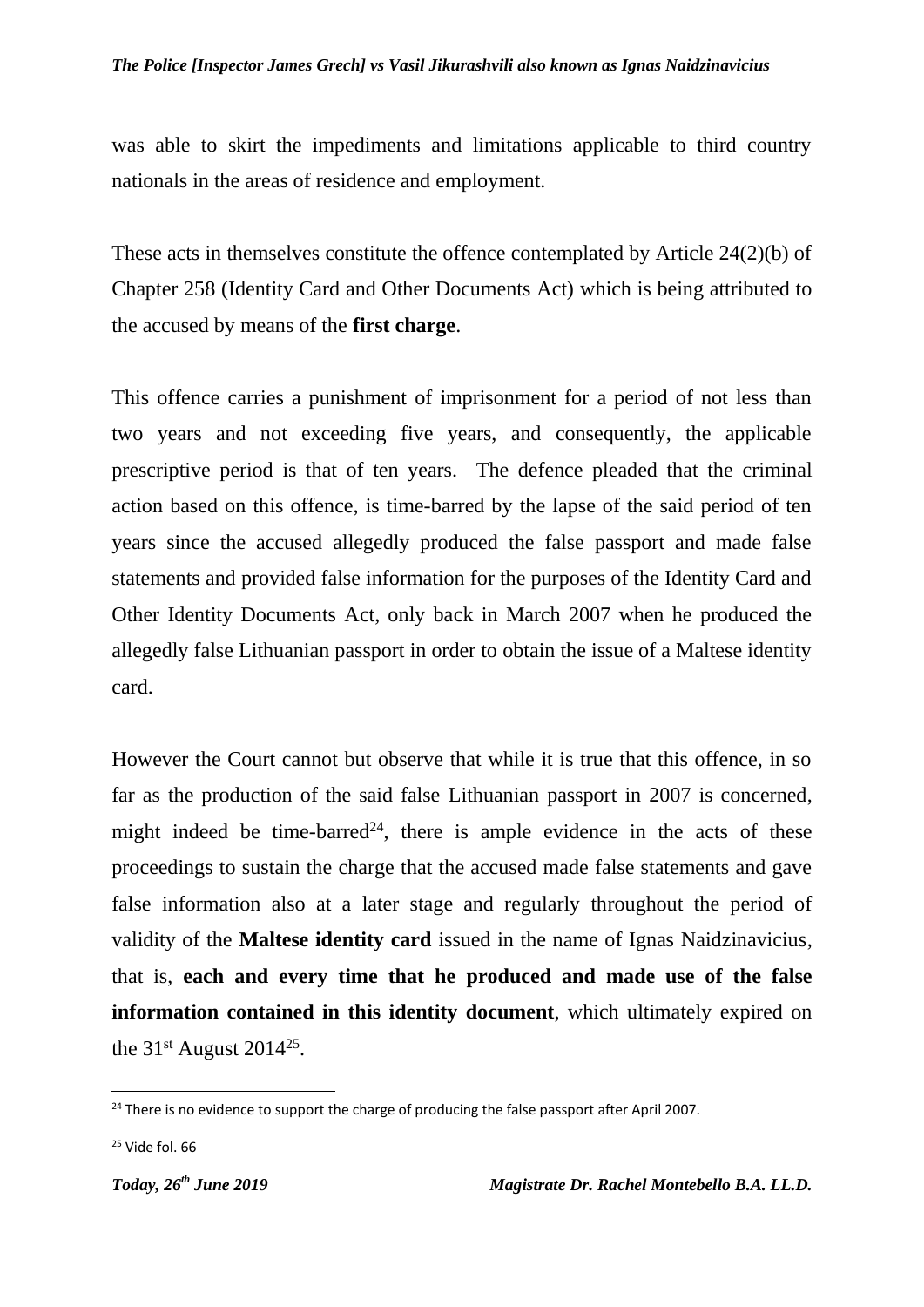The Court is of the firm belief that the use by the accused Vasil Jikurashvili of this identity card containing false information about the holder of the document, is tantamount to the **supply of false information and the making of a false statement on each of the aforementioned occasions, for the purposes of the Identity Card and Other Identity Documents Act** (Chapter 258 of the Laws of Malta). After all, the purpose of the Act is to regulate *inter alia*, not only the issue of identification documents which are intended to serve as a means to identify the holder of the document, but also the use that is to be made of such documents and the circumstances in which the holder is required to produce or deliver such document upon demand to a lawful authority<sup>26</sup>.

As already established, it has been satisfactorily proven that the accused produced the said identity card to: the transport authorities on various occasions in order to purchase and sell / scrap two vehicles<sup>27</sup>; to a Police officer when asked to identify himself in connection with a traffic accident in which he was involved on the 20<sup>th</sup> March 2013; to Melita Limited to subscribe for a mobile phone service on 4<sup>th</sup> October 2010, amongst several other instances between 2007 and 2015 in which accused identified himself by supplying the false information contained in the identity card in question.

1

<sup>26</sup> In Article 17(3), the Act expressly provides that: *Any member of the police force may require any person to whom an identity document has been issued to produce that document on demand or, if it is not practicable for the person so required to produce it on demand, not later than twenty-four hours, or at an earlier time which may be established, to produce such document after the demand is made*.

Article 18 then provides also that: *An identity document which has not been tampered with shall, unless its*  validity expires or is terminated, be evidence of the identity of the holder as shown on the document, and shall *be accepted as such by every public officer or authority and by every other person.*

<sup>&</sup>lt;sup>27</sup> Between 2009 and 2015: he transferred the vehicle VIP-309 to his wife and produced the false identity card to the transport authorities, on the  $4<sup>th</sup>$  November 2015 – fol. 83B.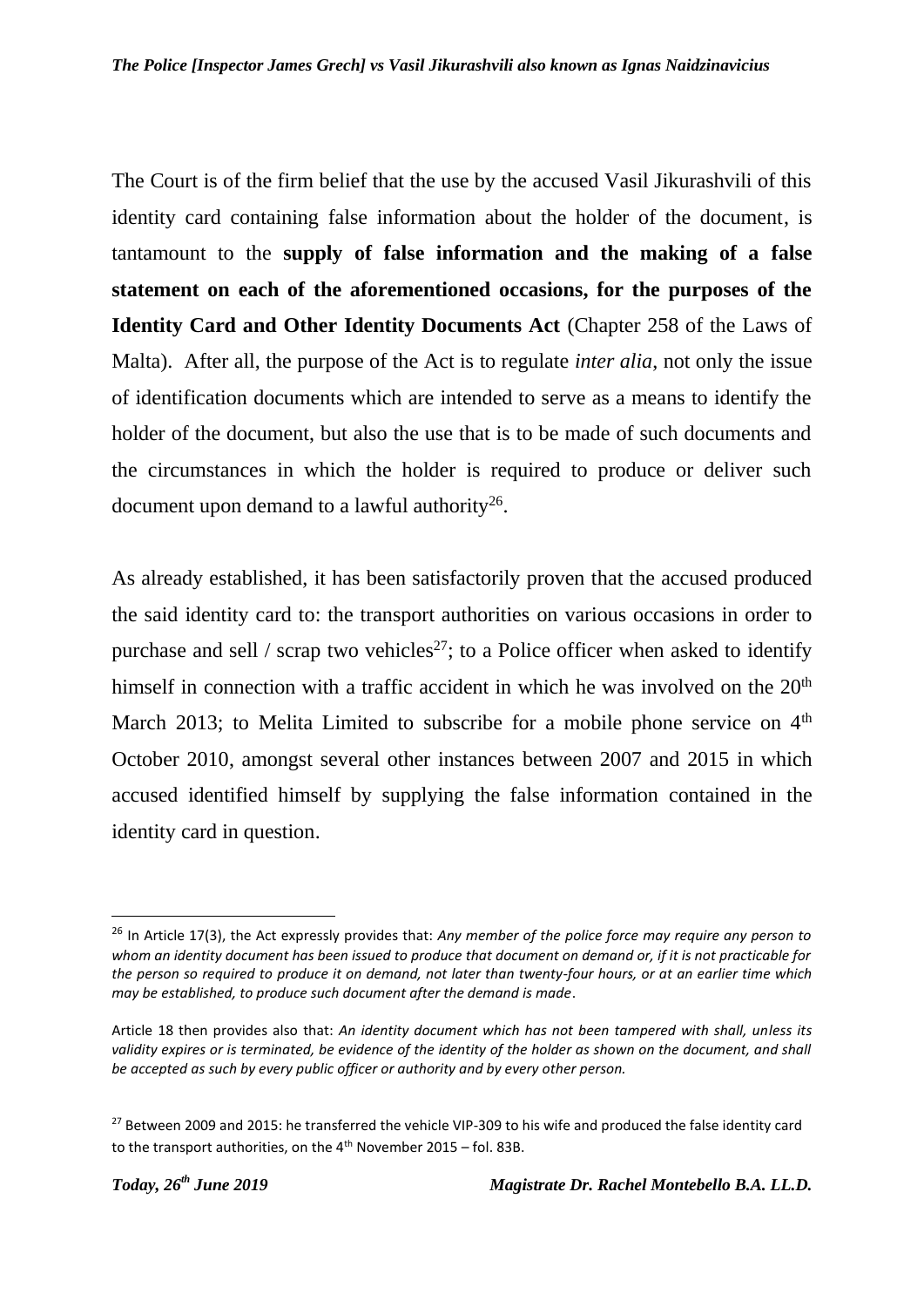It has also been duly proven that on the  $9<sup>th</sup>$  April 2010, the accused, again posing as Ignas Naidzinavicius, personally presented himself at the Electoral Office to apply for a change in the particulars regarding the address indicated on said identity card, for the purposes of Article 19 of the  $Act^{28}$ , and was subsequently issued with a new identity card containing the address of his new place of residence, which had a period of validity up until 31st August 2014.

On the basis of the above considerations, it has been sufficiently and satisfactorily proven that the while the accused is **guilty** of having committed the offence contemplated in the **first part of Article 24(2)(b) of Chapter 258 and consequently also the offence subject of the third charge in terms of Article 188 of Chapter 9**, this offence must be deemed to be of a **continuous nature** since it has also been committed by means of several acts perpetrated at different times during the entire period of time that has elapsed since the accused, on the **29th March 2007**, procured the issue of a Maltese Identity Card on the basis of a false statement and false information supplied to he authorised officer. It is proven that he subsequently, made use of the same identity card regularly and systematically in order to supply false information to a public authority on several occasions up until **4 th November 2015** when he transferred vehicle VIP-309 to Ketevan Khirushvili – this being the last act in a series of acts committed in violation of the said Article  $24(2)(d)$ .

Consequently, the Court considers that the **first charge, limitedly to the offence of making false statements and giving false information and producing a false document**, namely the identity card issued in the name of Ignas Naidzinavicius,

<sup>28</sup> *19(1) Whenever for any reason any of the particulars or any other information contained in an identity document is or becomes incorrect, the holder of the document shall, without delay, report the fact to the authorised officer and shall surrender the incorrect document to, and give all such information as may be required by, that officer.*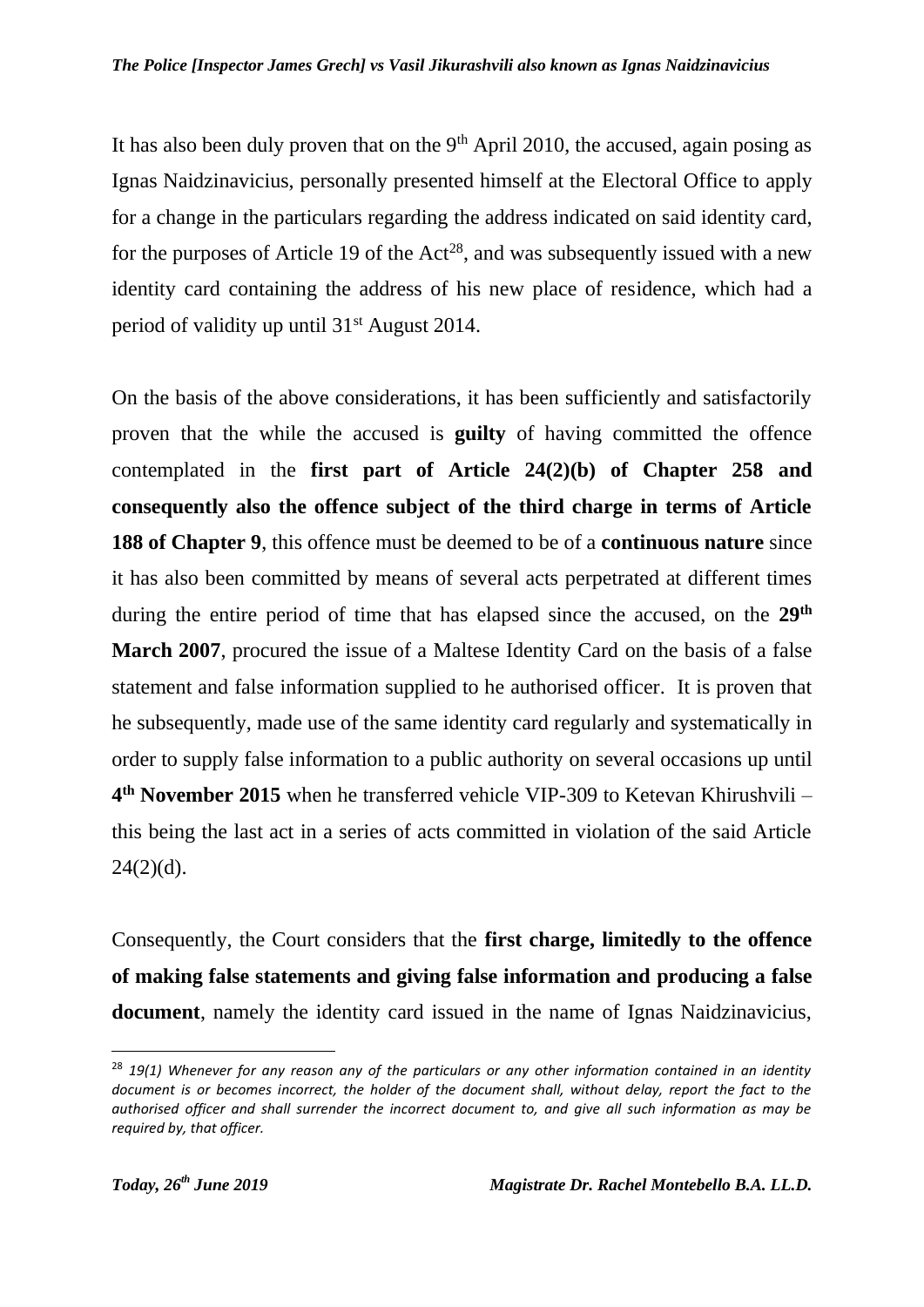cannot be said to be time-barred by the lapse of ten years since the continuous nature of the offence has been amply and sufficiently proven, such that, as the Prosecution rightly pointed out, the prescriptive period must be deemed to commence to run as from 4<sup>th</sup> November 2015 which was the last proven instance that the identity card containing false information was produced to the authorities, that is, the date on which last violation took place. This period had not effectively lapsed by the date of the accused's arraignment on the  $26<sup>th</sup>$  July 2018.

## Having considered;

The same considerations apply to the **third charge** relating to the offence under Article 188 of the Criminal Code, which attributes to the accused the crime of knowingly making a false statement or declaration of giving false information in any document intended for any public authority, with the intention of gaining any advantage or benefit. However, although the criminal action in respect of this offence is not time-barred<sup>29</sup>, it is evident that by applying the doctrine of formal concurrence of offences, this charge must be deemed to be **alternative** to the first charge, and consequently the Court shall abstain from taking cognisance of the said third charge and apply the offence carrying the graver punishment.

## Having considered;

With regard to the charge of recidivism, the Court finds that this charge has been proven sufficiently in respect of the accused, Vasil Jikurashvili. Although it is true that the evidence shows that it was Ignas Naidzinavicius (having the same particulars as the Ignas Naidzinavicius whose identity the accused falsely

 $^{29}$  The statutory prescriptive period applicable to this offence is that of five years, in terms of Article 688(d) of Cap. 9.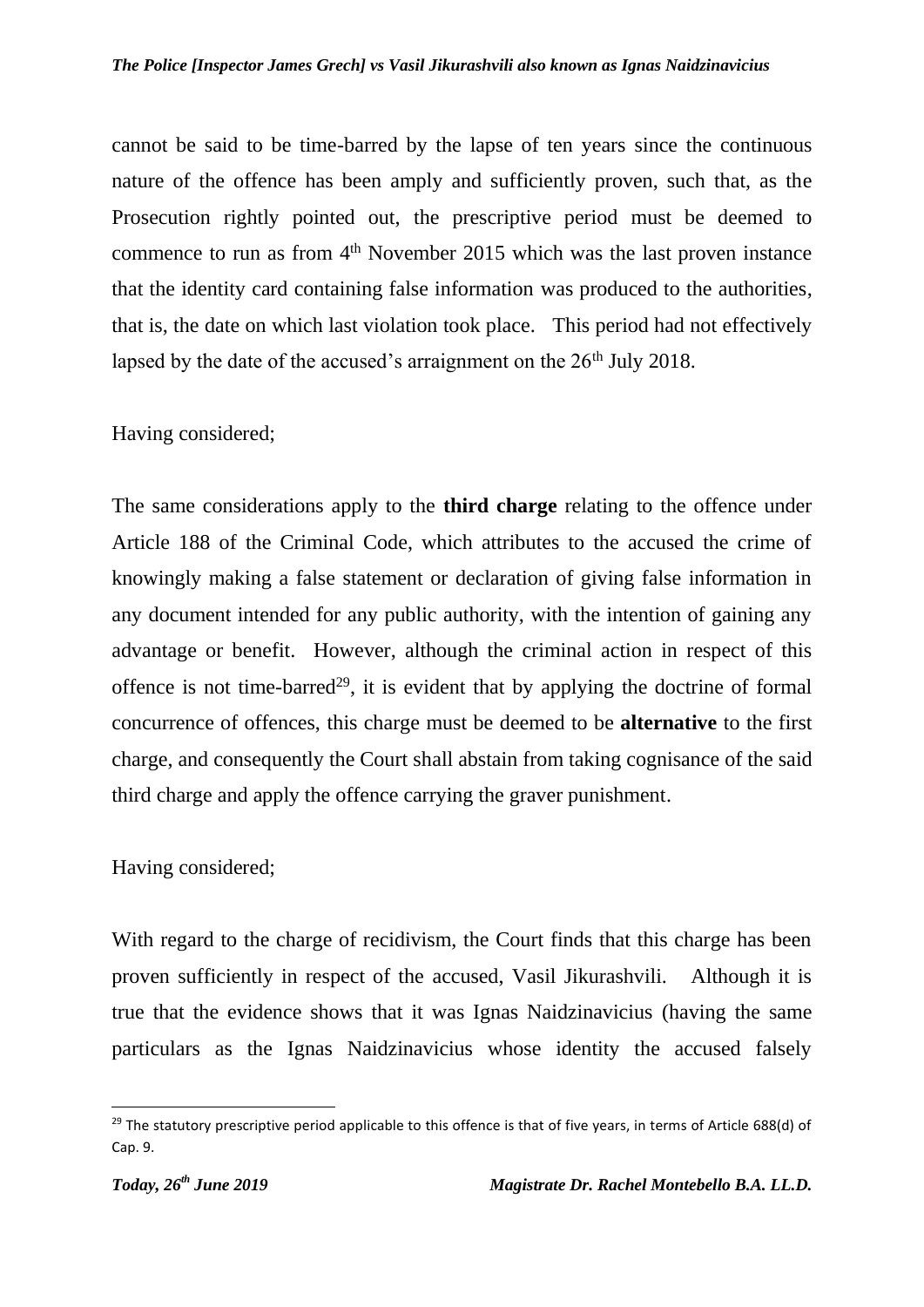assumed) $30$  and not Vasil Jikurashvili, who was found guilty of an offence on the 10<sup>th</sup> December 2013 and was condemned by this Court, differently presided, to a fine *multa* and the suspension of his driving licence, the said Ignas Naidzinavicius was in reality the accused using a false identity. Consequently, although the conviction sheet of Vasil Jikurashvili, the accused, does not indicate any convictions, the Court cannot accept that the use by the accused Vasil Jikurashvili of a false identity, which is a crime that in itself constitutes breach of several different provisions of Law, can be availed of in order to evade guilt of the charge of recidivism when it is evident as well as uncontested, that the accused is the same person who was found guilty of and crime and condemned by the court on the  $10<sup>th</sup>$ December 2013.

Although it is also true that the accused continued to perpetrate acts amounting to the commission of the offences for which he is being presently found guilty, **after** the date that this judgement became *res judicata*, it is also evident that the crime for which he was convicted on the  $10<sup>th</sup>$  December 2013 was committed by the accused after the commission of several other acts constituting the offences for which he is being found guilty in this present case.

However, while the said judgement Dok. JG14 condemned the accused to the payment of a fine *multa*, the Court observes that since no evidence was brought to show that the fine imposed on the accused was actually paid, it cannot be held that the punishment has been remitted as required by Article 50 of the Criminal Code<sup>31</sup>. Consequently, Article 50 cannot be deemed to be applicable in this case although there is sufficient evidence for the accused to be deemed to be a recidivist in terms of Article 49 of Chapter 9.

 $\overline{a}$ 

<sup>30</sup> Vide legal copy of judgement at fol. 183 – part of Dok. JG14.

<sup>&</sup>lt;sup>31</sup> See also Il-**Pulizija vs Lydon Cutajar**, decided by the Court of Criminal Appeal on the 6<sup>th</sup> February 2013.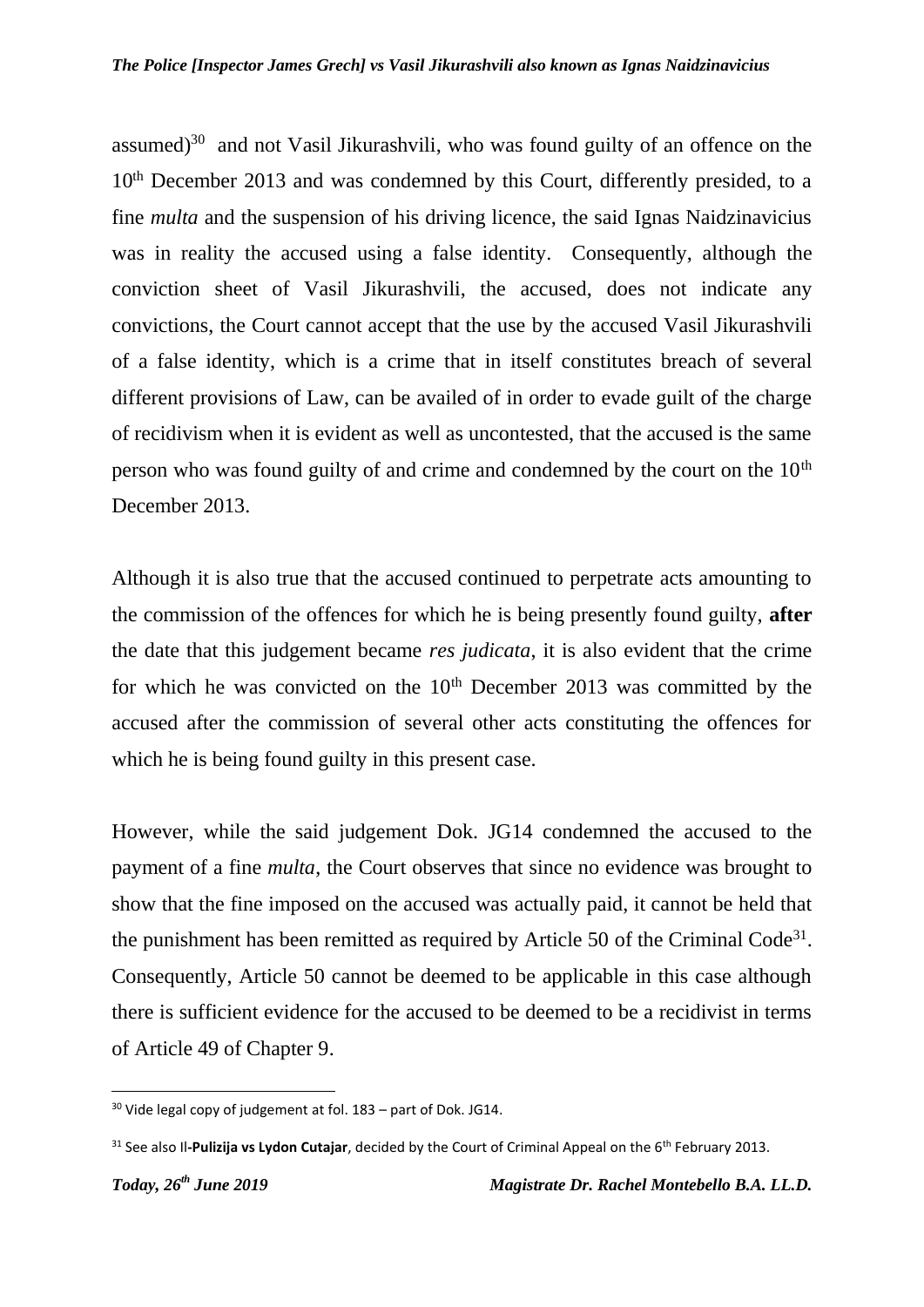#### **Considerations regarding Punishment**

With regard to the punishment to be inflicted for the finding of guilt of the first and second charges, the Court observes that in this case the acts perpetrated by the accused gave rise to the simultaneous violation of several provisions of law, such that with the application of the doctrine of the formal concurrence of offences, punishment is to be awarded for the gravest offence which, in this case, is the offence under Article 24(2)(d) of Chapter 258 of the Laws of Malta which prescribes a punishment of imprisonment for a term of not less than two years and not more than five years.

In order to determine the punishment applicable upon the finding of guilt for the offence attributed in the first charge, the Court also took into account the nature of the offence, the accused's clean conduct and his immediate and full co-operation during the Police investigations, where he confirmed all details of the facts attributed to him as well as provided relevant information spontaneously, which information also led to the determination of his guilt for the offences with which he was charged in these proceedings.

In so far as the nature of the offence is concerned, the Court considers that the offences of which the accused is being found is guilty while being innocuous in that no individual was caused to suffer, it is a grave offence since it constitutes a calculated attack on the trust which society is expected to have in public documents and undermines the security of documents issued by public authorities. Moreover, the Court cannot ignore the fact that the crimes of which accused is being found guilty were committed continuously over a protracted period of time amounting to no less than six years.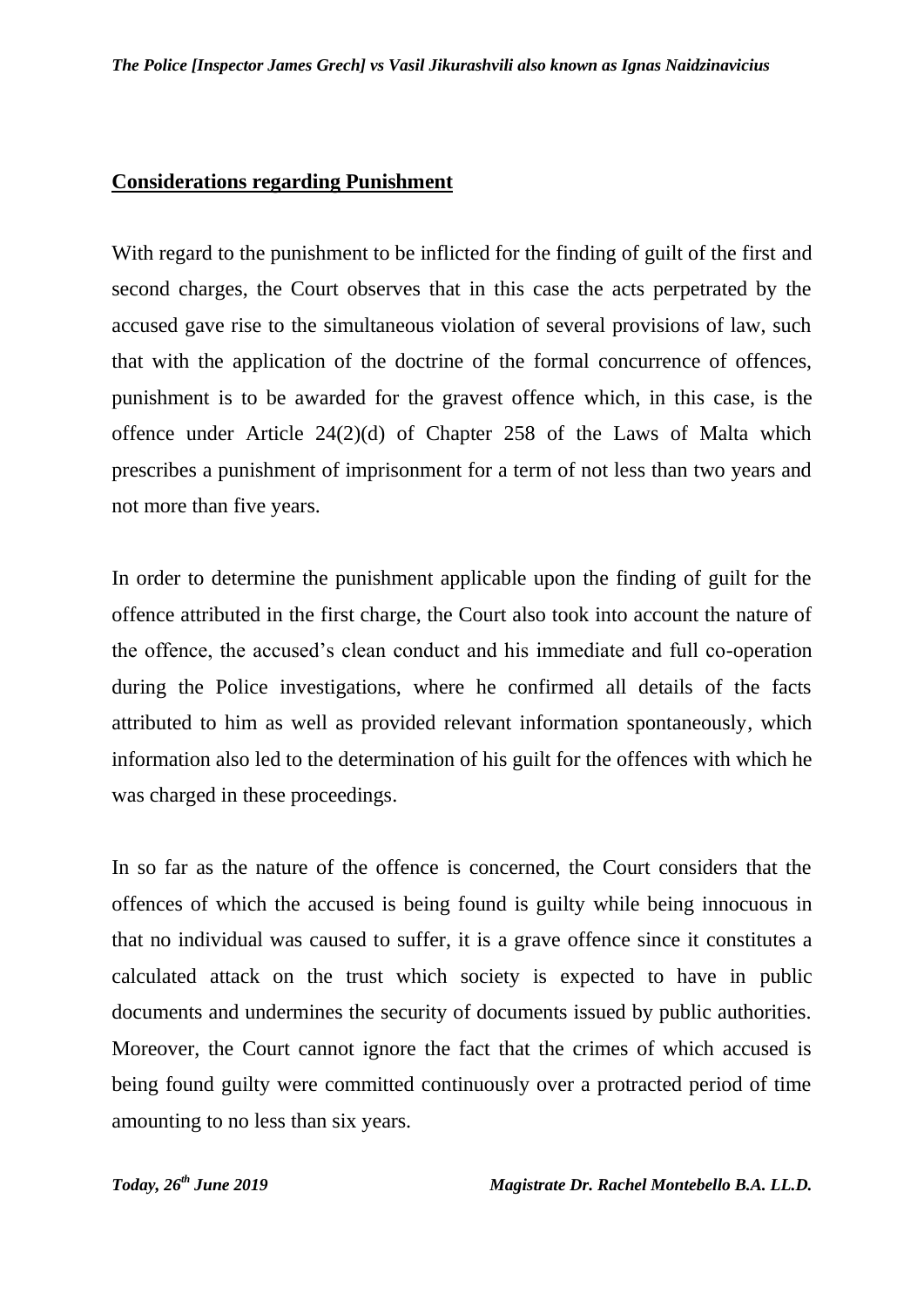However the Court also took note of the fact that in the statement that he released to the Police, the accused insists that although he was aware that he was using another person's identity and was in effect making false declarations to a public authority and providing false information, he acted in this manner in order to be able to secure a stable employment and earn a living. In his statement, he explains that when he eventually did acquire a work permit as Vasil Jikurashvili and was issued with the necessary identification documents in his proper name and no longer needed to use the false identity of Ignas Naidzinavicius, he ceased making use of the identity documents issued in the name of said Ignas Naidzinavicius. He also transferred and scrapped the vehicles registered in that name and discarded the false identification documents and the false identity several years ago.

From the evidence adduced it transpires that the accused was indeed issued with an employment licence in his proper name, that is Vasil Jikurashvili, as from the  $24<sup>th</sup>$ October 2013<sup>32</sup>. The evidence also reveals that the accused Vasil Jikurashvili does indeed have a stable employment in Malta and has been in the employment of the same employer for several years and appears to be a trusted and hardworking employee. He married in Malta and his child was also born in Malta and he has been making use of regular identification documents ever since.

It also results that apart from the traffic-related offence of which the accused, under the false identity of Ignas Naidzinavicius, was found guilty in 2013, the accused has a completely clean conduct, and has long since relinquished his illegitimate and dishonest identity and discarded the illegal documents, apart from having also acquired a legitimate status in Malta without having actually used the false documents or made false statements. In the light of the above considerations,

 $\overline{a}$ 

<sup>&</sup>lt;sup>32</sup> Dok. A, fol. 37, presented by Dr. Dustin Camilleri.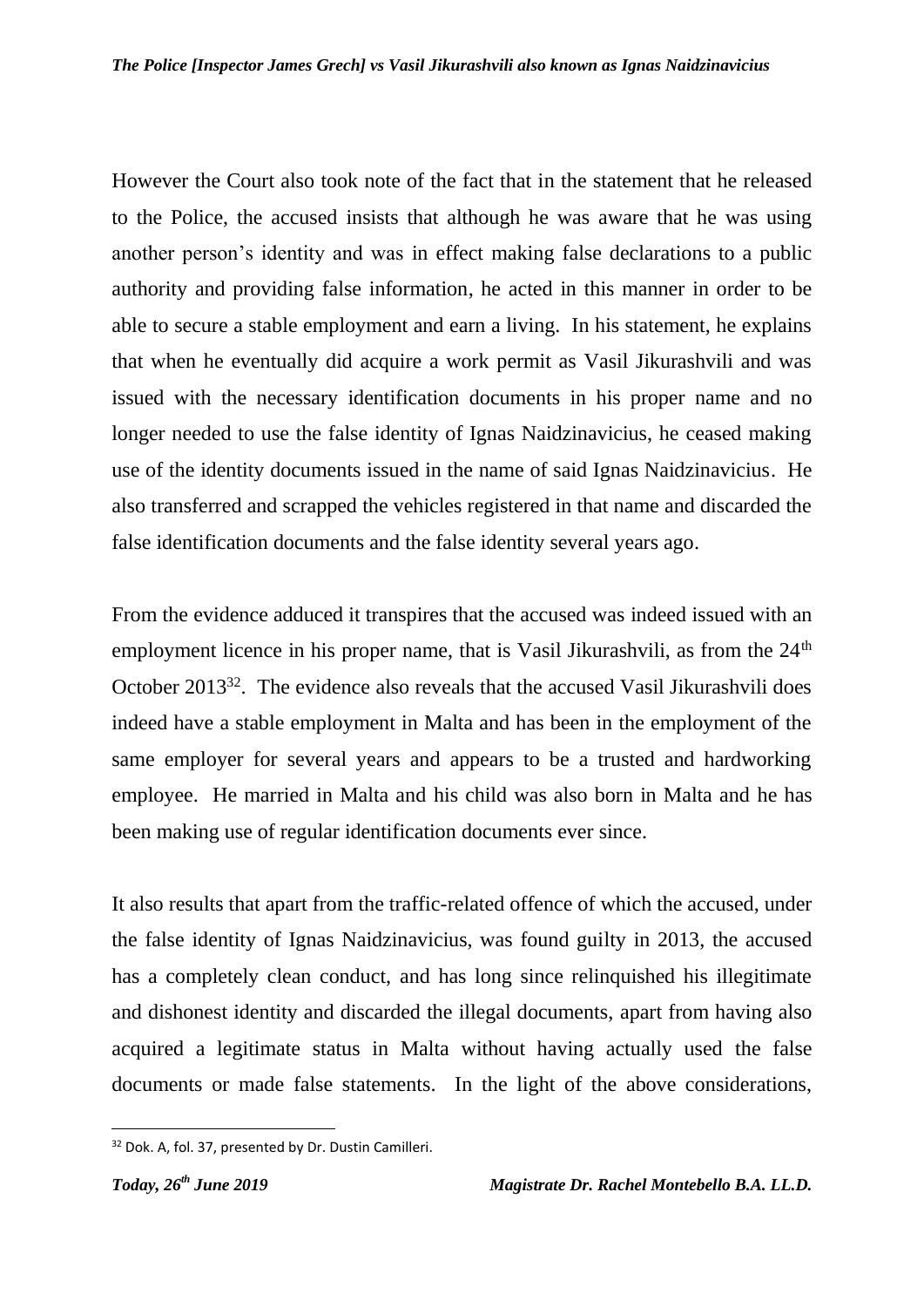keeping in mind the relatively innocuous nature of the offences and also that the accused is clearly intent on maintaining his legitimate employment and residence status in Malta together with his family, the Court deems that it would not be appropriate or expedient to inflict punishment. However at the same time, the accused would also need to show that he can effectively steer clear of any form of criminality.

#### **Decide**

**For these reasons, while the Court declares the criminal action in respect of the fourth charge, extinguished, and finds the accused not guilty of the fifth charge and consequently acquits him from guilt in respect of such charges, abstains from taking cognisance of the third charge and, after having seen Article 17 and 18 of Chapter 9, Article 24(2)(d) of Chapter 258 and Article 5 of Chapter 61 of the Laws of Malta, finds VASIL JIKURASHVILI guilty of the first charge in so far as having with intent to deceive, made false statements, given false information and produced a false document for the purposes of Chapter 258, knowing the same to be false; also finds him guilty of the second charge in so far as having had in his possession a passport which he knew to be forged, altered or tampered with, and also finds him guilty of being a recidivist in terms of Article 49 of Chapter 9 of the Laws of Malta.** 

**In the circumstances, upon application of Article 22 of Chapter 446 of the Laws of Malta, the Court is discharging VASIL JIKURASHVILI subject to the condition that he does not commit another offence within a period of three (3) years from today.**